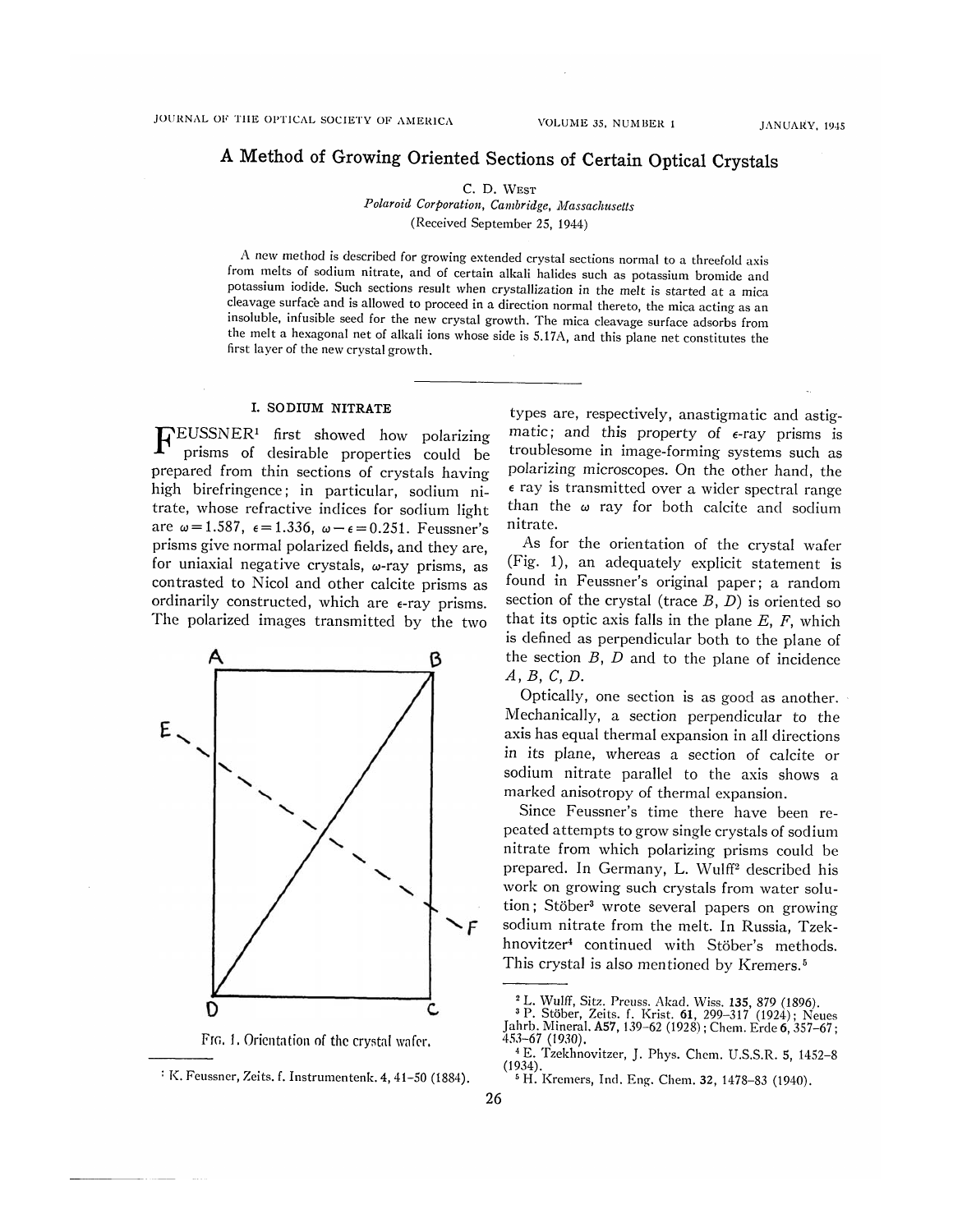We have found, what was not previously reported in the literature, that if crystallization in a sodium nitrate melt is started on a mica cleavage surface, the sodium nitrate crystal is perfectly oriented by the mica with a basal plane parallel to the mica cleavage. There then remains only to control the flow of heat so that the entire melt is converted into a single crystal; and finally to cool the crystal so formed to room temperature. At the end of the process, on undertaking to strip the mica from the surface of the crystal, it is found to adhere quite strongly, enough so to cause frequent glide twinning lamellae. The stripped sodium nitrate surface reproduces exactly the mirror qualities of the mica surface from which it grew. This process succeeds with the several different varieties of mica we have tried so far, notably commercial grades of muscovite and phlogopite. With careful handling, the same piece of mica may be used repeatedly in this process. We have grown areas of sodium nitrate  $7\frac{1}{2}$  in.  $\times$  15 in.  $\times$   $\frac{3}{4}$  in. thick without difficulty (Fig. 2). It is of particular interest that sodium nitrate can be grown from a floating piece of mica downwards, or in the opposite direction from that which Stöber and later workers considered essential. Even more surprising is the observation that mica sheets of density 2.75 float readily on molten sodium nitrate of density 1.89; the explanation is that the mica is not readily wetted by the melt.

To judge from the literature, the present method is the simplest one for growing single crystals of considerable size so far described.

We have here an example of what is called the mutual orientation of crystal species. In effect the mica acts as an insoluble infusible seed for the growth of an alien crystal. Although this phenomenon has been described extensively in minerals, and in the deposition of crystals of one kind from solution on the surface of another species in the laboratory, $6$  the corresponding processes of growth from the melt have apparently been very little studied. Following is a review of present knowledge of the structures in question, and their thermal properties.



FIG. 2. Slab of NaNO<sub>3</sub> grown under mica from a fivepound melt (inch scale for comparison).

#### Structure of **the** Cleavage Surface of Mica

The cleavage surface of mica is well known to be a plane net of oxygen atoms, which are the oxygen bases of  $SiO<sub>4</sub>$  tetrahedrons linked through their corners. There are in the net only  $\frac{3}{4}$  the number of oxygen atoms that would be required to give a simple triangular net; the hole left by the missing fourth oxygen atom is occupied, prior to cleavage, by potassium atoms which bind the two identical oxygen nets together prior to cleavage. After cleavage, one half of the holes on each surface is occupied in a statistical manner by the potassium atoms.<sup>7</sup>

It is also recognized that these surface potassium atoms are readily exchanged for other cations, such as sodium, in water solution.<sup>8</sup> There is little doubt that the same exchange takes place between the Na of molten  $NaNO<sub>3</sub>$ and the K of cleaved mica.

Prior to cleavage, and after cleavage so far as is known, the side of the hexagonal net in muscovite has a length of  $5.17A$ .<sup>9</sup> The thermal expansion of two micas in the cleavage plane was measured by H. Ebert<sup>10</sup> who gives *Δl/l0* in mm/m starting at  $0^{\circ}$  as 2.65 and 4.15 at 300 $^{\circ}$ , 5.05 and 6.90 at 500°, respectively, for muscovite and phlogopite.

#### **Structure of NaNO<sup>3</sup>**

Kracek<sup>11</sup> found that the NaNO<sub>3</sub> crystal on heating undergoes a very interesting gradual transition ending at 275°, or 35° below the

<sup>6</sup> L. Royer, Bull. soc. franç, min. **51,** 7-159 (1928); J. Willems, Zeits. f. Krist. **105,** 53-68 (1943); A. Neuhaus, Zeits. f. physik. Chemie 192, 309-31 (1943); C. Sloat and A. Menzies, J. Phys. Chem. 35, 2005-21 (1931).

*<sup>7</sup>* G. Scheibe, Zeits. f. angew. Chemie 52, 635 (1939). 8 U. Hofman and W. Bilke, Kolloid Zeits. 77, 249-50

<sup>(1936).</sup> 

<sup>9</sup> W. Jackson and J. West, Zeits. f. Krist. 76, 211-27 (1931); 85, 160-4 (1933).

<sup>10</sup> H. Ebert, Physik. Zeits. 36, 258 (1935).

<sup>11</sup> F. Kracek, J. Am. Chem. Soc. 53, 2609-24 (1931).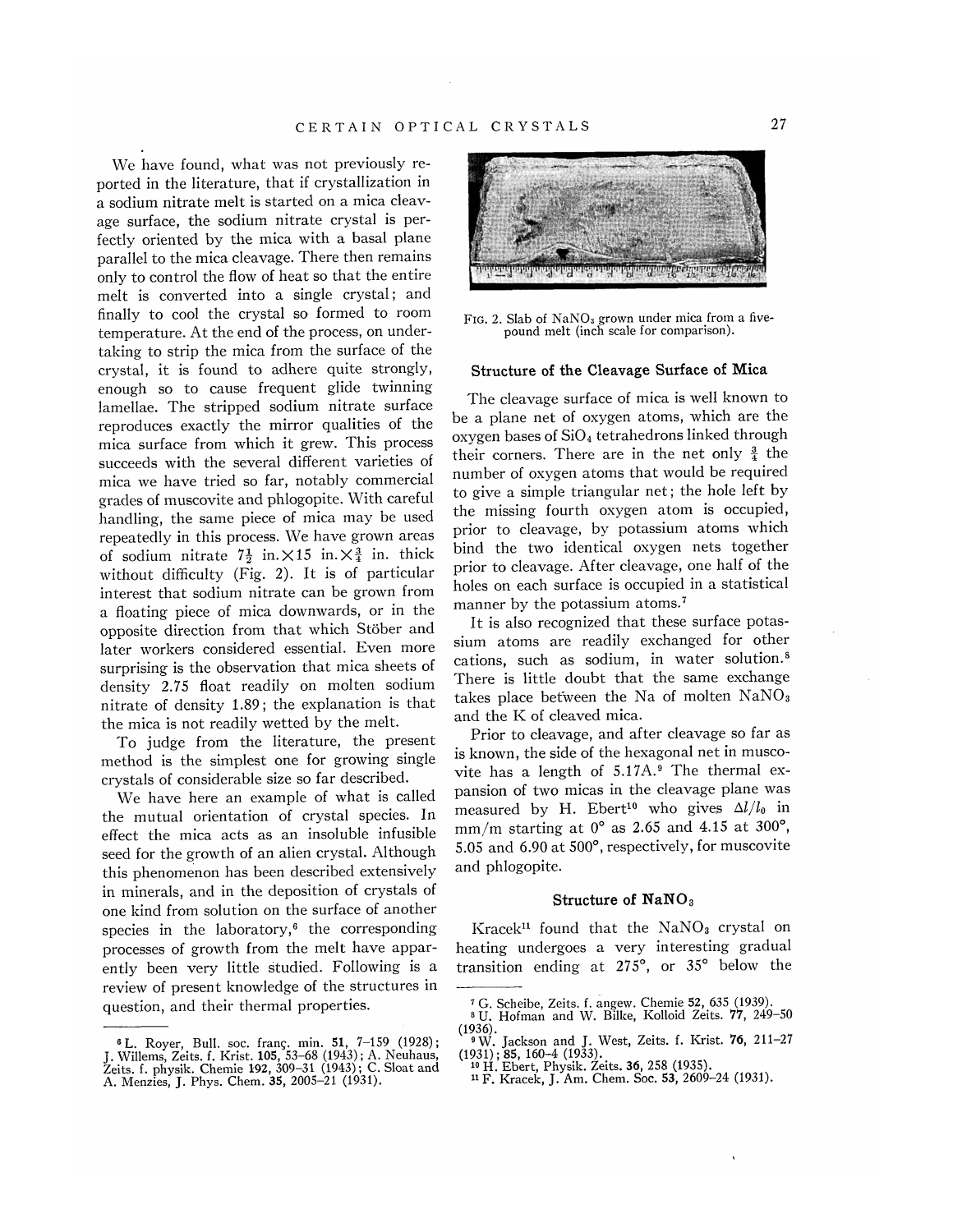melting point. Kracek, Posnjak, and Hendricks<sup>12</sup> in an x-ray study found that the oxygen lattice by itself no longer gives crystal scattering at this temperature, and proposed in explanation for this a rotation of the  $NO<sub>3</sub>$  ions in their planes about the threefold axes on which they lie. Such a structure would, however, require smaller  $Na-O$  and especially  $O-O$  distances than are found in crystals of this type, namely,  $Na - 60$  $= 2.22A$ ,  $O - O = 2.53A$ , as against expected distances of 2.44 and 3.1A, respectively.<sup>13</sup> It appears that before a final exact picture can be given of the  $\text{NaNO}_3$  structure above 275°, which is apparently the same as that of  $KNO<sub>3</sub>$  above  $128^\circ$ ,<sup>14</sup> the available diffraction intensity data will require a more elaborate analysis than has so far been given.

There are three measurements of the thermal expansion of  $\text{NaNO}_3$ , two by the x-ray powder method,<sup>12,15</sup> and one by interferometer.<sup>16</sup> These data are summarized in Table I. These foregoing figures show that the total contractions of both the mica in its cleavage plane and the  $NaNO<sub>3</sub>$ crystal perpendicular to its axis are small and at least of the same order.

### **Mechanism of Mutual Orientation**

On placing the mica sheet in contact with the  $NaNO<sub>3</sub>$  melt, it is reasonable to suppose that the Na ions exchange with the K ions occupying half of the holes, and themselves occupy the remaining vacant holes. We then have a plane triangular net of Na ions, of side  $5.17(1+0.003) = 5.19A$ . Now this differs only by  $\frac{5.19 - 5.09}{7.00} = 2$  percent from the plane net of Na ions in the  $NaNO<sub>3</sub>$ crystal at its melting point. It is therefore only natural, on cooling the melt below the melting point, for the second layer, namely, rotating  $NO<sub>3</sub>$ ions, *to* take up their prescribed positions on top of the layer of Na ions. This they can do in one of two ways, differing by a rotation of the  $NaNO<sub>3</sub>$ crystal through 60° or 180°. The third layer, of 12 Kracek, Posnjak, and Hendricks, J. Am. Chem. Soc. 53,

Na atoms, can go on in only one way, and the same is true of succeeding alternate layers of  $\rm NO_3$ and Na ions.

If crystallization of  $\text{NaNO}_3$  starts at only one point on the mica, one would expect to obtain a corresponding single crystal of  $\text{NaNO}_3$ ; but if crystallization starts simultaneously at several points on the mica, then the probability would be quite large of having trigonal axis twinning, as a result of the optional orientation of the second atomic layer of the crystal consisting of  $NO<sub>3</sub>$  ions. In practice, trigonal axis twinning is observed fairly commonly, recognized either by interruption of a cleavage, or as an irregular boundary surface, perpendicular to the plane of the crystal disk, between different areas on the disk; parting along this boundary is quite easy.

Quite often, too, small sharply limited areas in the crystal disk are found to be inclined at an

| TABLE I.               |          |             |         |
|------------------------|----------|-------------|---------|
|                        | $A + Pa$ | <b>KPHb</b> | $S+Me$  |
| $a_{25}$               |          | 5.064       | 5.0600  |
| $a_{280}$              |          | 5.082       | 5.0823* |
| $\Delta a/a_{25}$ mm/m | 2.77     | 3.670       | 4.4000  |
| $C_{25}$               | —        | 16.82       | 16.784  |
| $C_{280}$              |          | 17.61       | 17.448* |
| $\Delta c/c_{25}$ mm/m | 45.5     | 47.00       | 39.500  |

a See reference 16.<br>b See reference 12.<br>e See reference 15.<br>\* Extrapolation from 220°.

appreciable angle to the optic axis; however, the crystallographic orientation of these areas has not been exactly determined as yet. Only rarely have we obtained a whole single crystal disk inclined to the optic axis; when such a disk cools it has a markedly cylindrical surface, as might be expected.

Crystallographically the orientation is: (111) of NaNO<sub>3</sub> parallel to (001) of mica;  $\lceil 2\overline{1}\overline{1}\rceil$  direction of  $NaNO<sub>3</sub>$  parallel to *b* axis or twofold axis [010] of mica, which in biaxial muscovites is the same as the *γ* optical direction or trace of plane of optic axes. The twofold axis  $[1\overline{1}0]$  of NaNO<sub>3</sub>, whose direction is shown by the trace of a cleavage plane on (111), is thus always parallel to the *β* optical direction which is the *a* axis [100] of the mica. The alternative orientations are  $\lceil 1\overline{1}0\rceil$  and  $\lceil \overline{1}10\rceil$  of NaNO<sub>3</sub> coincident with  $\lceil 100\rceil$ of mica. The structures are represented in Fig. 3.

<sup>3339-48 (1931).</sup>  13 W. H. Zachariasen, Zeits. f. Krist. 80, 137–53 (1931).<br><sup>14 Krocek,</sup> Barth, and Ksanda, Phys. Bey. 40, 1934A

<sup>&</sup>lt;sup>14</sup> Kracek, Barth, and Ksanda, Phys. Rev. 40, 1034A (1932.) 15 H. Saini and A. Mercier, Helv. Phys. Acta 7, 267-72

<sup>(1934).</sup>  10 J. Austin and R. Pierce, J. Am. Chem. Soc. 55, 661-68 (1933).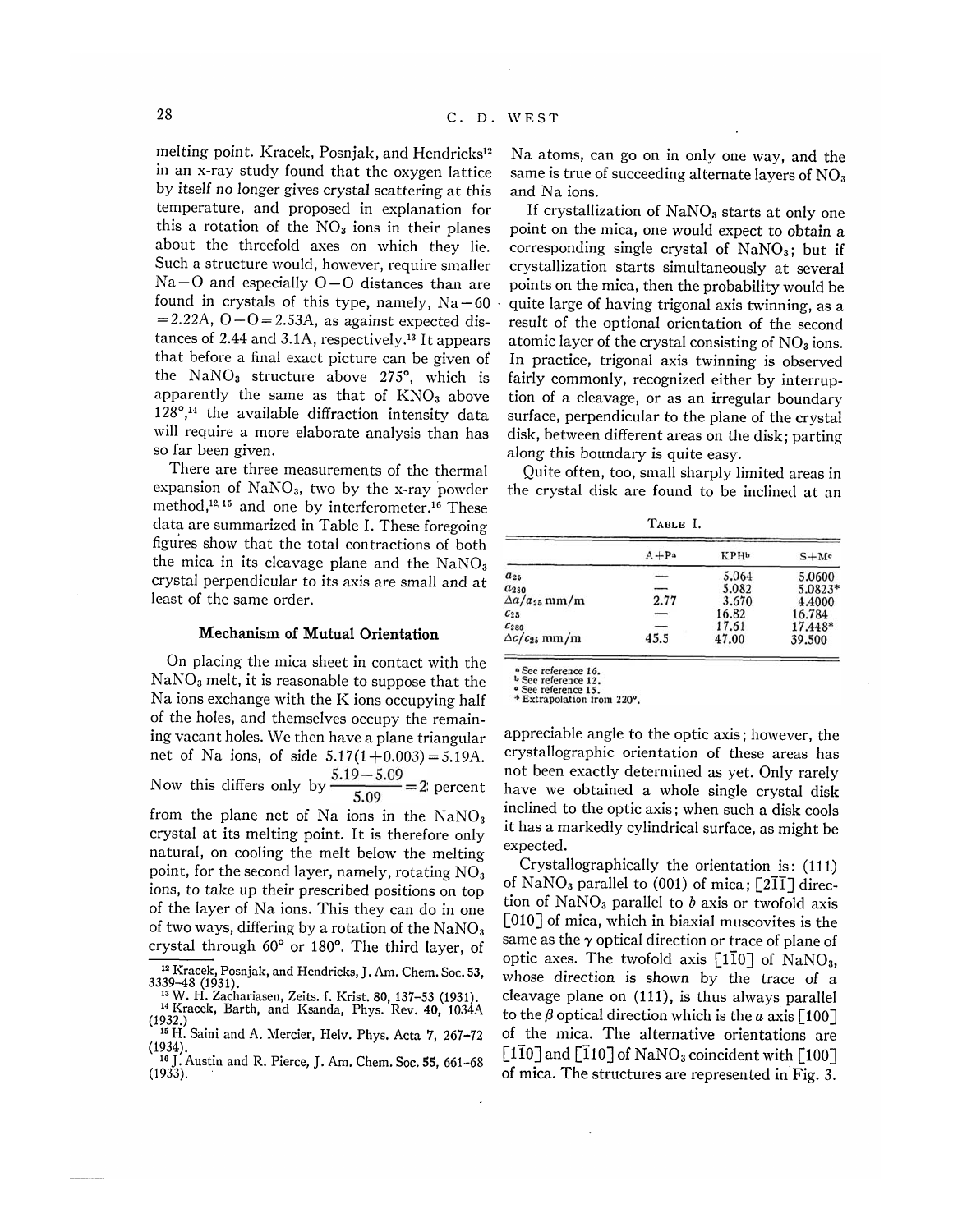## **Variation of Composition of the Melt**

The effect of impurities in the melt is readily studied by this method. Sodium nitrate will tolerate quite large percentages of  $AgNO<sub>3</sub>$ , for example, over  $8\frac{1}{2}$  percent by weight, and smaller amounts of Nal in the melt, and still give single mixed crystals. The bottom layers of such crystal disks are decidedly granular in appearance, which has the effect of scattering the transmitted light. In the present process we have used Baker's analyzed sodium nitrate and Mallinckrodt sodium nitrate analytical reagent without further purification, and are inclined to doubt that such purification would have any perceptible effect.

## **Properties of Sodium Nitrate Monocrystals**

We have observed that these crystals have a pronounced thermoplasticity; when immersed in a bath of Wood's metal, they are readily bent to a small radius of curvature at a temperature as low as 170°. Even slight plastic distortions are easy to observe by optical methods using polarized light, especially when the sections perpendicular to the axis are examined in a conoscope. The common distortion is a wandering of the optic axis with reference to a fixed plane, which is accounted for in terms of simple bending. We have not observed optical biaxiality in badly deformed crystals at all. Closer examination reveals a slight convexity (spherical, cylindrical, or sphero-cylindrical) of the surface of the crystal disk which grew from the mica, evidently owing to the method of cooling employed. Under favorable conditions the radius of curvature is of the order of four to eight meters. It will be recalled that when an ordinary melt solidifies under similar conditions, the surface always assumes a concave curvature as a result of thermal contraction.

Another property of these crystal sections is their very notable resistance to thermal shock. This we estimate to be of the same order or better than that of ordinary glass under identical conditions. The crystals can be quenched in oil from just below the melting point to room temperature or lower without cracking.

It is possible to work these crystals on the lathe without difficulty. When the basal plane is faced off with a tool point, a pattern of threefold symmetry results, which shows how the hardness

varies with direction on this face. A similar pattern is readily developed on the basal plane of calcite, while a fourfold pattern can be turned on a rocksalt cleavage face. It is very easy to introduce twinning lamellae in the mechanical operations of shaping sodium nitrate crystals.

The refractive indices of a polished basal section as measured on an Abbe refractometer are  $\omega_D = 1.5852$ ,  $\epsilon_D = 1.3350$ ,  $(\omega - \epsilon)_D = 0.2502$  in agreement with previous values. In the mixed crystal with  $8\frac{1}{2}$  percent AgNO<sub>3</sub> already referred to, these are increased by 0.01 to  $\omega_p = 1.5955$ ,  $\epsilon_p = 1.3431$ ,  $(\omega - \epsilon)_D = 0.2524.$ 

#### **II. ALKALI HALIDES**

In a preliminary survey it was found that KI, Rbl, Nal, and KBr are readily oriented by crystallizing from the melt on a mica surface, with (111) parallel to (001) of mica, and with a twofold axis  $\lceil 1\overline{1}0\rceil$  or  $\lceil \overline{1}10\rceil$  coincident with [100] of mica as before. These all crystallize from the melt with the NaCl structure; the translations  $\lceil 110 \rceil$  are, respectively, at room temperature  $a/\sqrt{2} = 4.99, 5.18, 4.57, 4.65$ A.

Eucken and Dannöhl<sup>17</sup> measured the linear expansion coefficient  $\alpha(t)$  for KBr 45.0 to 680.9°, and for KI 43.7 to 607.8°. By integrating their equations we calculate the total contractions from 600 to  $0^{\circ}$  in mm/m as 28.8 and 29.8, respectively; the corresponding values for the range 700° to 0° are 35.7 and 37.5, which must be several times the contraction of mica in its cleavage plane over the same intervals. By increasing  $a/\sqrt{2}$  by 3.6 percent we estimate the hexagonal nets of KBr and KI to have lengths of 4.81 and 5.16A at the respective melting points.

We have grown crystals, in the form of disks parallel to (111) of dimensions 40 mm $\times$ 4 mm thick, of KI and KBr. The whole discussion under NaNO3 applies to these save that owing to the optical isotropy of the alkali halides the polariscopic examination shows only the condition of strain, not of crystal orientation, in the monocrystal disk. Only the cleavage fissures on the cube faces show the orientation of these disks.

The alkali halide crystals also withstand quite drastic quenching. A cleavage block of NaCl,  $28\times16\times6$  mm, quenched from about 700 $^{\circ}$  in oil

<sup>&</sup>lt;sup>17</sup> A. Eucken and W. Dannöhl, Zeits. f. Elektrochemie 40, 819 (1934).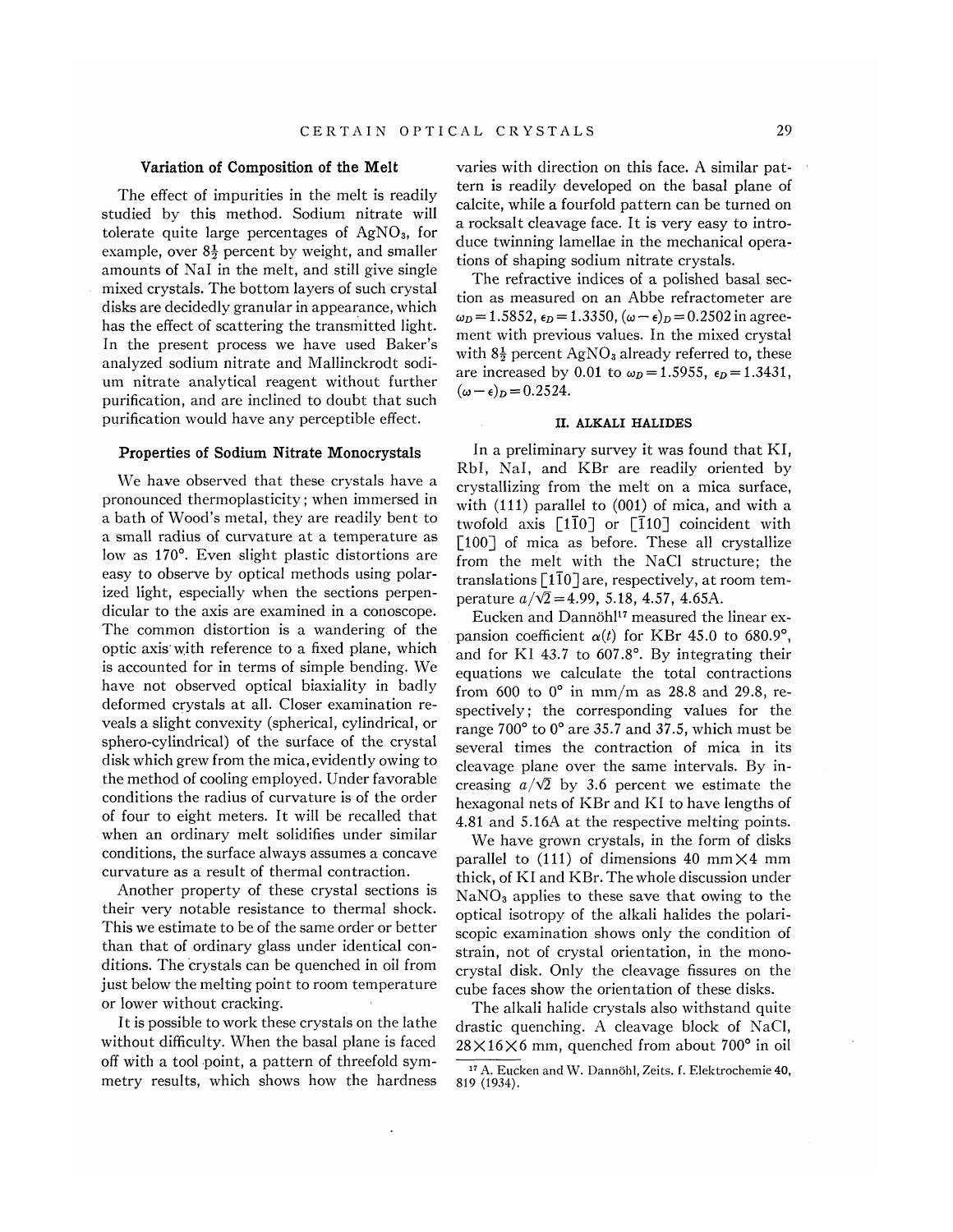at *60°,* exhibits a symmetrical pattern between crossed polarizers similar to that which is observed in a glass block treated in the same manner.

Among a number of other compounds crystallized from the melt on mica cleavage surfaces, we find that  $\text{CsNO}_3$  and  $\text{CdCl}_2$ , both crystals with trigonal symmetry, give well-oriented growths, whose laws have not yet been established.

#### Experimental

The sodium nitrate crystal basal disks have successfully been grown and cooled without



FIG. 3. Steps in the growth of  $NaNO<sub>3</sub>$  crystal from the melt on a mica cleavage surface. *A.* Mica cleavage surface occupied by Na at height  $\overline{1}$ . B. First layer of  $\overline{NO_3}$  added at height 0. *C.* NaNO3 on mica, NO3 rotating. *D.* The same, NO<sub>3</sub> fixed. Heights are indicated as twelfths of the *c* axis (see Table I for this axis).

cracking in shallow flat-bottomed cups of aluminum of various thickness from 0.002" to 0.012" (0.05 to 0.3 mm). Mostly the melts have been made in an electric muffle oven, in which an upward flow of heat can be provided by leaving the door slightly ajar. A block of insulating material is shaped with a well or depression closely fitting the diameter and depth of the aluminum cup, and providing about one-inch wall thickness around the cup. Two procedures are employed: growth from the top down from a floating disk of mica; and growth from the bottom up, from a disk of mica sunk in the melt. The second procedure is generally preferred as it allows for escape of gas bubbles, and permits the large c-axis contraction in the simplest manner and thus minimizes thermoplastic distortion; however, there are no gross differences in the products prepared by these two methods.

In the first method the cup in the well is charged and melted in the oven, the mica disk is floated on without entrapping air bubbles, the door is closed and after an interval the electric current is turned off. When cool, the aluminum and mica are stripped from the single crystal disk. In some large scale experiments on the growth of crystal disks  $3''$  in diameter by this method, it was found that the undesirable warping of the disks which has already been referred to could be largely eliminated by the presence of a glass disk about  $\frac{1}{16}$ " thick at the bottom of the cup.

In the second method the cup is placed on a block of heat-conducting material such as aluminum, the charge is melted and the mica disk is sunk therein, the preheated insulating well is inverted over the cup, the oven door is closed, and the electric current is turned off. The conducting base here provides for a flow of heat from the bottom of the cup as desired.

Single crystals have been grown in very short intervals by these two methods. Too rapid cooling is observed to result in a turbid crystal, a condition which is also encountered in the manufacture of artificial ice. When the bottom of an aluminum cup charged with sodium nitrate melt containing a sunken disk of mica is drastically cooled by contact with mercury or ice, oriented single crystals of appreciable area result. In this connection we refer to the interesting experiments of Stöber<sup>3</sup> from which he concluded that a prismatic crystal grows the faster, under a given set of conditions, the smaller its cross section; in particular for the growth of sodium nitrate parallel to the *c* axis, a section one sq. cm in area requires 0.77 minute to grow 1 mm, while a section of 95 sq. cm requires 60 minutes to grow the same distance.

We have also observed oriented growths of sodium nitrate from the melt on polished basal surfaces of calcite; but since it does not seem to be possible either to cool the sodium nitrate or